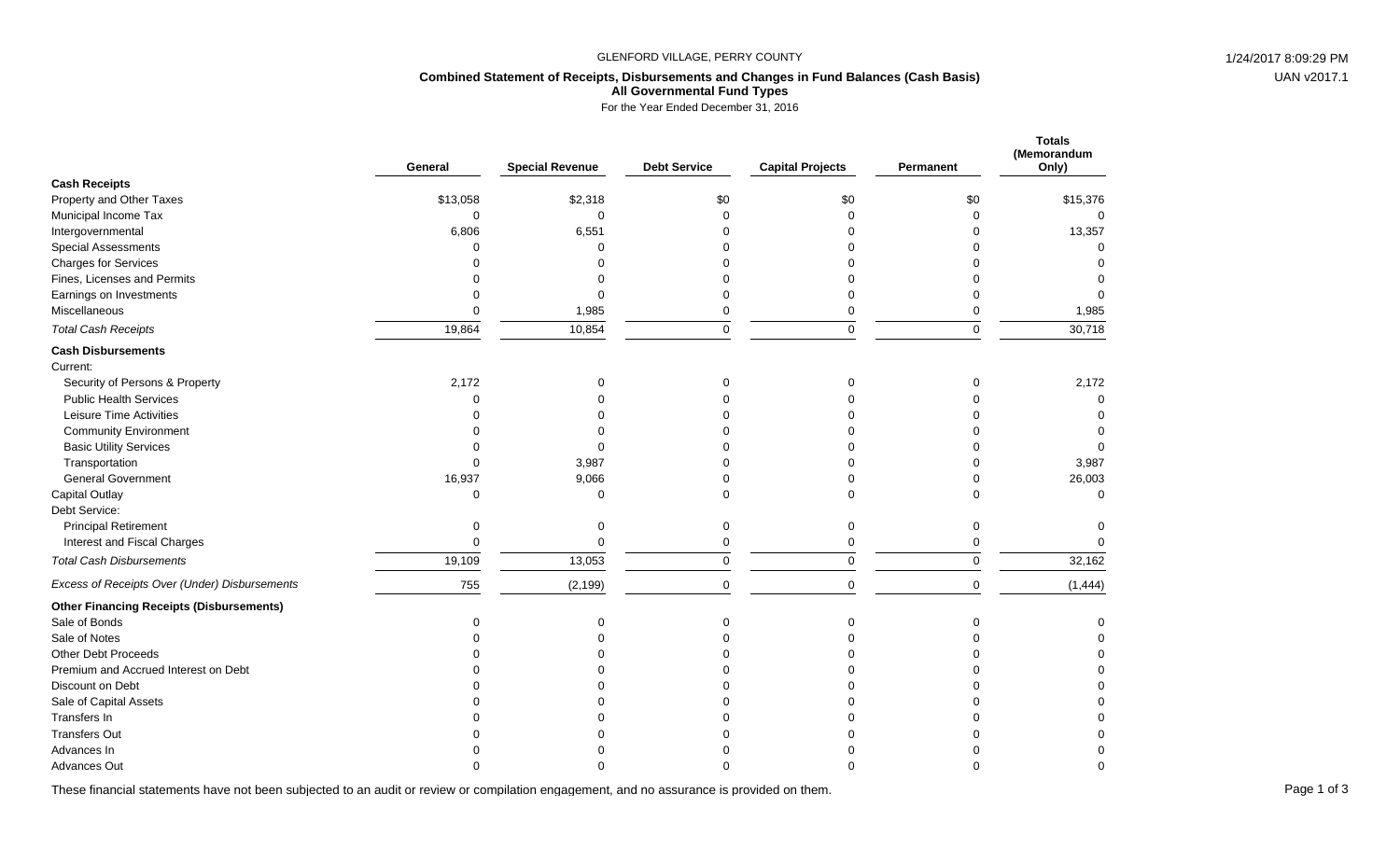#### GLENFORD VILLAGE, PERRY COUNTY **1/24/2017 8:09:29 PM**

#### **Combined Statement of Receipts, Disbursements and Changes in Fund Balances (Cash Basis) All Governmental Fund Types**

For the Year Ended December 31, 2016

|                                                | General  | <b>Special Revenue</b> | <b>Debt Service</b> | <b>Capital Projects</b> | Permanent | <b>Totals</b><br>(Memorandum<br>Only) |
|------------------------------------------------|----------|------------------------|---------------------|-------------------------|-----------|---------------------------------------|
| <b>Other Financing Sources</b>                 | 7,201    |                        |                     |                         |           | 7,201                                 |
| <b>Other Financing Uses</b>                    |          |                        |                     |                         |           |                                       |
| Total Other Financing Receipts (Disbursements) | 7,201    |                        |                     |                         |           | 7,201                                 |
| Special Item                                   |          |                        |                     |                         |           |                                       |
| Extraordinary Item                             |          |                        |                     |                         |           |                                       |
| Net Change in Fund Cash Balances               | 7,956    | (2, 199)               |                     | U                       | U         | 5,757                                 |
| Fund Cash Balances, January 1                  | 12,930   | 34,181                 |                     |                         | $\left($  | 47,111                                |
| Fund Cash Balances, December 31                |          |                        |                     |                         |           |                                       |
| Nonspendable                                   |          |                        |                     |                         |           |                                       |
| Restricted                                     |          | 25,564                 |                     |                         |           | 25,564                                |
| Committed                                      |          | 6,418                  |                     |                         |           | 6,418                                 |
| Assigned                                       |          |                        |                     |                         |           |                                       |
| Unassigned (Deficit)                           | 20,886   |                        |                     |                         |           | 20,886                                |
| Fund Cash Balances, December 31                | \$20,886 | \$31,982               | \$0                 | \$0                     | \$0       | \$52,868                              |